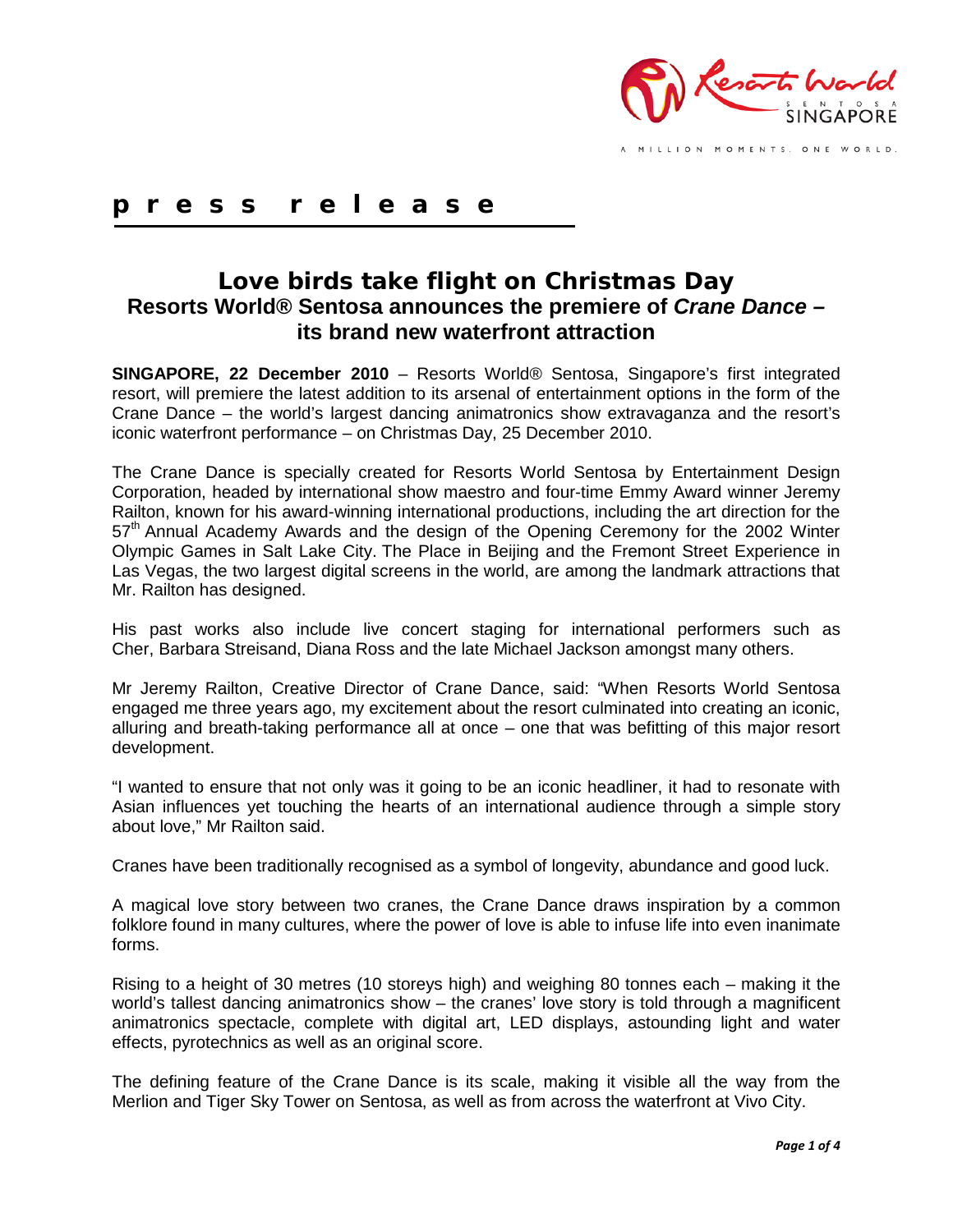Guests at Resorts World Sentosa's waterfront will marvel at the sheer size and power of both cranes, made almost entirely of steel, yet mimicking the dexterity and grace of these birds when they perform their courtship dance ritual in the wild.

Ms Andrea Teo, Vice President of Entertainment at Resorts World Sentosa said*:* "The Crane Dance is going be an iconic and exuberant masterpiece showcasing the mastery of presenting performing arts through the world's best technology.

"Developed over 36 months and taking 800,000 man-hours to create and perfect, our biggest challenge was to have these giant steel cranes achieve the gracefulness of their real counterparts in the wild and I am confident they will not disappoint," Ms Teo said.

The Crane Dance is a free nightly show located at the waterfront of Resorts World Sentosa. With a seating capacity of 800 guests, shows commence at 9pm daily, and last for approximately 10 minutes. For more information, please visit www.rwsentosa.com or call 6577 8888 for enquiries.

- End -

### **About Resorts World Sentosa**

Resorts World Sentosa, one of the world's most extensive and expensive integrated resorts at S\$6.59 billion, was built in a record time of under three years. Resorts World Sentosa has soft opened its four hotels on 20 January 2010, its shopping and dining strip, FestiveWalk on 30 January 2010, Singapore's first casino on 14 February 2010, together with the Resorts World Convention Centre, which includes its Compass Ballroom, 26 function rooms and 1,600-seat Festive Grand Theatre and Southeast Asia's first and only Universal Studios Singapore on 18 March 2010. Supporting the attractions are a 3,500-lot carpark facility, restaurants, retail stores, entertainment and public attractions that include Emmy-award winner Jeremy Railton's Lake of Dreams and Chamber of Treasures.

Resorts World Sentosa will open the world's largest Marine Life Park, its Maritime Xperiential Museum, a destination spa and two remaining hotels with a total of 500 rooms in phase two development.

#### **MEDIA CONTACT:**

#### Resorts World Sentosa

Robin Goh / Lee Sin Yee Tel: +65 6577 9778 / +65 6577 9769 Cell: +65 9093 5772 / +65 9262 3597 [robin.goh@rwsentosa.com](mailto:robin.goh@rwsentosa.com) / [sinyee.lee@rwsentosa.com](mailto:sinyee.lee@rwsentosa.com)

Weber Shandwick Singapore (for Resorts World Sentosa)

Samantha Lee / Zheng FangTing Tel: +65 6825 8022 / +65 6825 8031 Cell: +65 9791 7465 / +65 9696 9232 [salee@webershandwick.com](mailto:salee@webershandwick.com) / [fzheng@webershandwick.com](mailto:fzheng@webershandwick.com)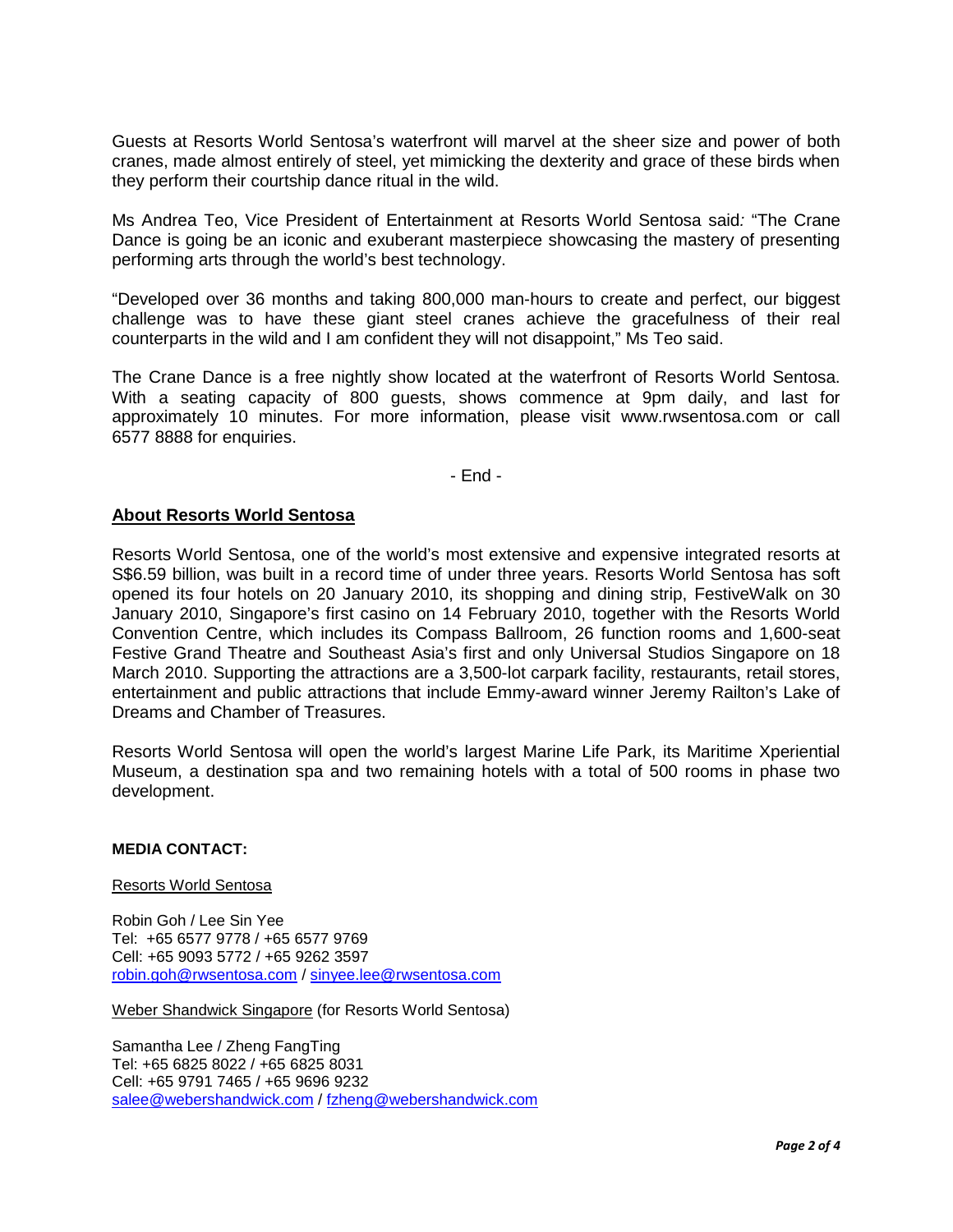# **Note to Editors:**

- Please use the following photo captions for visuals.
- 2. High resolution photos can be downloaded from link: ftp://wswresorts:wswresorts@omaedcftp001.interpublic.com Username: wswresorts Password: wswresorts
- 3. All other photos are to be attributed to: *Resorts World Sentosa elements and all related indicia TM & © 2010 Resorts World at Sentosa Pte. Ltd. All Rights Reserved.*



**Located at the Resorts World Sentosa waterfront, the Crane Dance – the world's largest animatronics show – will be premiering to audiences on 25 December 2010.**